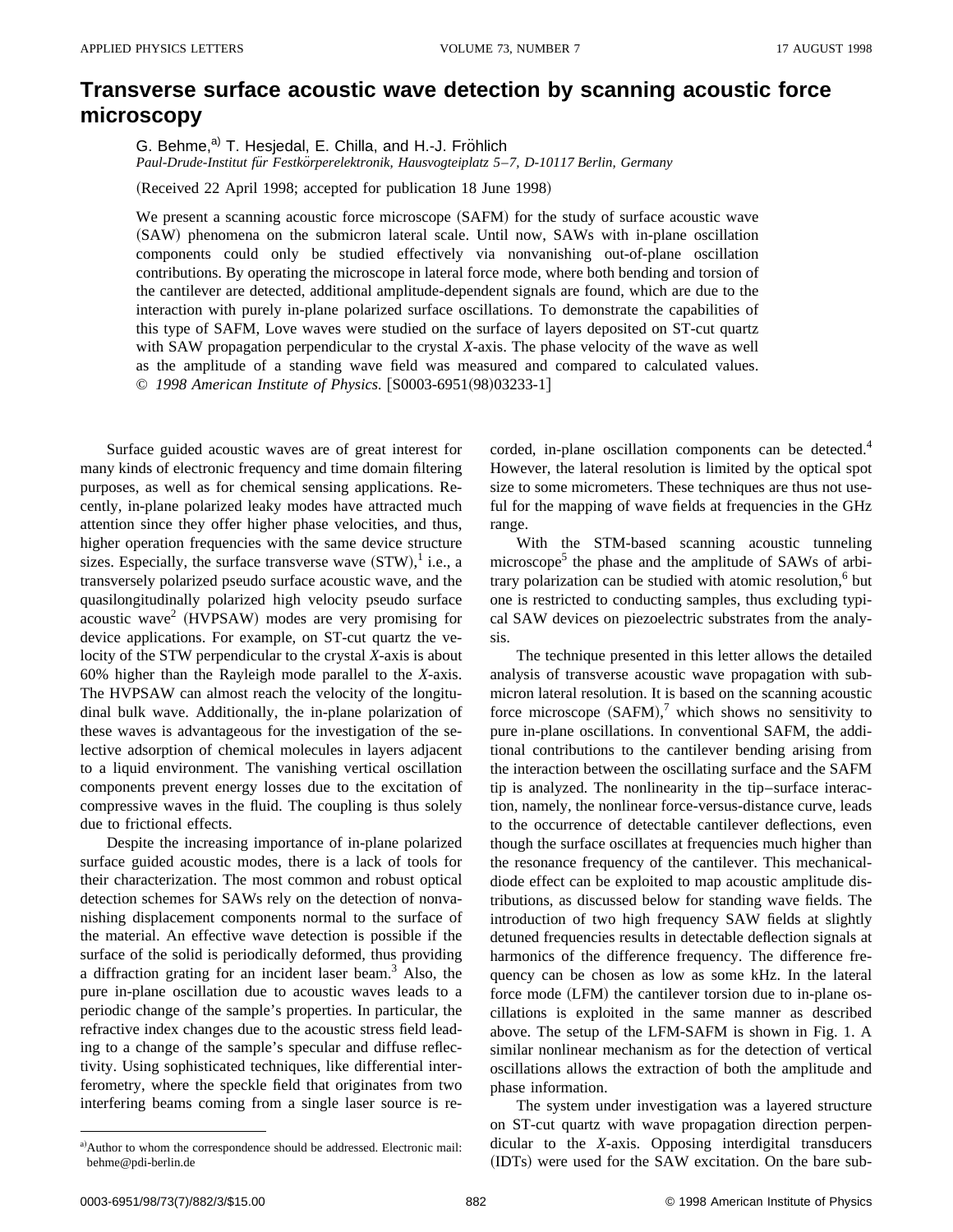

FIG. 1. Schematic of the experimental setup: Love waves are launched in the material system  $Au/SiO<sub>2</sub>/ST$  quartz from the IDTs to the SAFM tip. The torsion and the bending of the cantilever is then analyzed.

strate a STW mode can be excited which converts into a Love-type SAW when a thin layer is attached to the substrate.<sup>8</sup> The oscillation is polarized purely in-plane and perpendicular to the propagation direction.

Most of the experiments were performed on a sample with a  $600 \text{ nm } \text{SiO}_2$  layer covering the transducers and the propagation path. Within this path, a 40 nm thick gold layer was deposited in order to study the Love wave dispersion properties of the layered system. SAWs were excited at frequencies within the bandwidth of this delay line, which is about 1 MHz at a center frequency of 340 MHz (Fig. 2).

In order to study acoustic mixing, two Love waves with slightly detuned frequencies  $(\Delta f = 10 \text{ kHz})$  and opposite propagation direction were excited by the IDTs. The signal from the rf generators was electrically mixed down to the difference frequency and fed into a lock-in amplifier as reference for analyzing the signal picked up via the LFM detection. No significant signal was found in the standard AFM detection used by conventional SAFM. Figure 3 shows the spatially resolved phase difference between the reference and LFM-detected signal. The occurrence of this signal is a strong indication of the nonlinearity in the lateral force interaction. In analogy to SAFM mixing, the detected signal corresponds to an additional torque with a phase determined by the difference between the phase arguments of the superimposed waves. This phase consists of a temporal term and a term linearly increasing with propagation distance. The spatial derivative of the latter one is given by the difference of both **k** vectors. The sawtoothlike behavior of the phase im-



FIG. 2. Amplitude passband characteristic for the Love wave device Au/SiO<sub>2</sub>/quartz. The center frequency was 339.785 MHz and the bandwidth about 1 MHz. Two sidelobes at 338.254 MHz and 340.909 MHz have also been investigated.



FIG. 3. LFM-SAFM measurement of the mixing of two Love waves. The 360 $^{\circ}$  phase jumps occur with a periodicity of 6.65  $\mu$ m corresponding to the half wavelength of the incident waves.

age is due to the measurement range of the lock-in amplifier between  $-180^\circ$  and  $180^\circ$ . The phase jumps occur with a periodicity of  $\lambda_{SAW}$ /2, reflecting the phase delay of the two acoustic waves propagating in opposite directions.<sup>9</sup> On the fused silica surface, a phase velocity  $v_{exp}$ =4868 m/s was measured at the frequency  $f = 340.914$  MHz, which deviates from theoretical calculations ( $v_{\text{th}}$ =4947 m/s) by less than 2%. On the Au layer, the SAW wavelength was measured at the center frequency of the passband  $f = 339.785 \text{ MHz}$ ,  $(\lambda_{SAW} = 13.39 \ \mu m)$  and two frequencies within the first sidebands  $f = 338.252$  and  $340.909$  MHz (corresponding to  $\lambda_{SAW}$ = 13.44 and 13.31  $\mu$ m, respectively). The phase velocities determined for this layered structure were  $v_{\text{exp}}$ =4546, 4550, and 4537 m/s. They differ from the calculated values by about 5%. Similar phase velocity measurements were carried out for STWs at frequencies up to 960 MHz.<sup>10</sup>

The nonlinearity of the tip-to-sample interaction that enables the mixing of the transversely polarized acoustic waves can also be exploited in the sense of a mechanical diode reflecting the nonlinearity in its rectifying properties. This has been used for the investigation of standing acoustic wave fields. Launching two propagating Love waves from the opposing IDTs establishes a standing wave field with a periodicity of  $\lambda_{SAW}$ /2. By modulating the rf signal's amplitude at some kHz and analyzing the LFM signal by a lock-in amplifier the lateral amplitude distribution of the standing wave field is mapped. Figure  $4(b)$  shows the acoustic field on the



FIG. 4. Topography (a) and LFM-SAFM amplitude image (b) of a standing wave field on the system  $Au/SiO<sub>2</sub> /quartz$ .